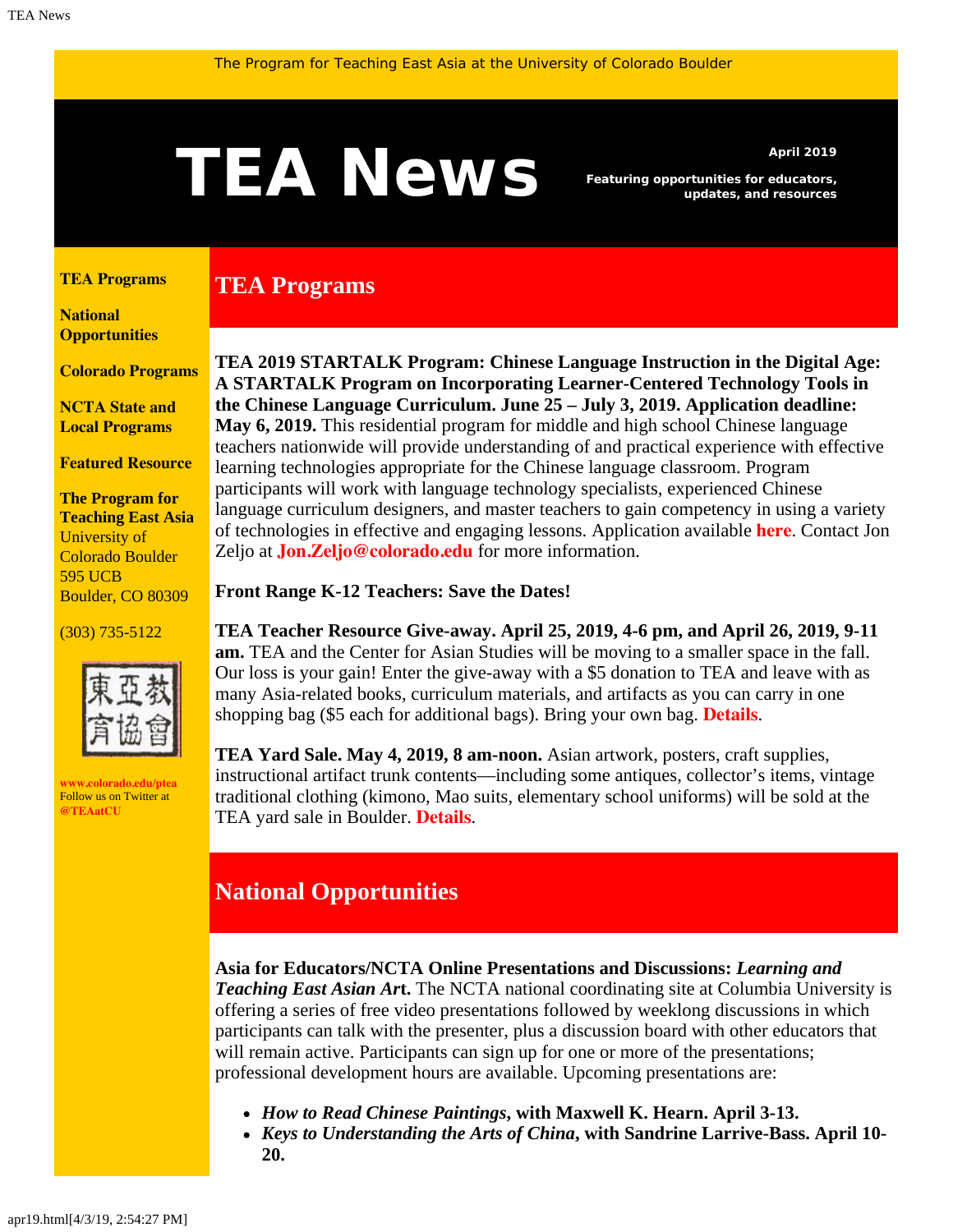- *Keys to Understanding the Arts of Japan*, **with Matthew McKelway. April 17-27.**
- *Korean Art: Selected Works*. More information TBA—available May 1.

To access the presentations, visit the AFE **[website](https://asiaforeducators.org/login/index.php)** (sign-in required).

**Virtual NSLI-Y Pilot. 2019-2020 school year. Teacher application deadline: April 24, 2019.** The National Security Language Initiative for Youth, a program of the U.S. State Department and American Councils for International Education, is launching a new program component this fall—virtual instruction for novice learners. Two different models will be piloted during the coming school year, an in-school program and a digital classroom model. NSLI-Y is seeking experienced Korean and Mandarin language teachers interested in facilitating instruction in both models. Application **[information](https://www.nsliforyouth.org/languages-and-program-experience/virtual#)**.

**Choices Program Workshop in Wyoming:** *Teaching about Contested International Issues***. June 17-18, 2019.** Participants in this workshop, to be held in Casper, Wyoming, will be immersed in two Choices Program units: *The Middle East: Questions for U.S. Policy* and *Nigeria: History, Identity and Change*. A limited number of travel scholarships are available. More information available **[here](http://www.choices.edu/event/teaching-contested-international-issues/)**.

#### *Previously Announced National Programs*

**NCTA Webinars from FCCEAS.** NCTA at the Five College Center for East Asian Studies has two April webinars coming up soon:

- *Middle Grades Freeman Book Award Winner Grenade.* **April 11, 2019. 7 pm EDT.** Author Alan Gratz will discuss his award-winning novel, which focuses on Hideki and Ray, young soldiers fighting on opposite sides in the battle for Okinawa. **[Registration](https://register.gotowebinar.com/register/7258607824323723265)**.
- *How to Find Authentic Books About Asia from Asia.* **April 16, 2019. 7 pm EDT.** Writer and translator David Jacobson will present tips for locating authentic literature about Asia for use with students. **[Registration](https://register.gotowebinar.com/register/6831318916595799554)**.

**Asia for Educators-NCTA Online Book Group:** *The Color of Earth and the Color of Heaven***. May 8 – July 2, 2019.** The NCTA national coordinating site at Columbia University has one book group remaining in its school year series focusing on graphic novels. For more information and to register, visit the Asia for Educators **[website](http://asiaforeducators.org/course/index.php?categoryid=41)**.

**Nominations for Elgin Heinz Outstanding Teacher Award Now Open. Application deadline: May 15, 2019.** This award, given to full-time K-12 classroom teachers in the United States, recognizes teachers' sustained commitment to "improving mutual understanding between Americans and Japanese" and their "significant contribution to enhancing students' knowledge of Japan." In 2019 the award will be given in the humanities category only. Candidates for the award can be nominated by others or apply on their own behalf. For more information, visit the United States-Japan Foundation **[website](https://us-jf.org/programs/elgin-heinz-teacher-awards/)**.

**University of Virginia Rare Book School. June 2 – August 2, 2019.** The University of Virginia offers a variety of five-day intensive courses focused on the history of manuscript, print, and digital materials. Three of the courses especially relevant to East Asian studies are:

- *Japanese Prints and Illustrated Books in Context,* **June 2-7,** in Philadelphia. Taught by Julie Nelson Davis, University of Pennsylvania.
- *The History of the Book in China to 1368,* **July 7-12,** and *The History of the Book in China from 1368,* **July 21-26**, in Charlottesville. Both taught by Soren Edgren,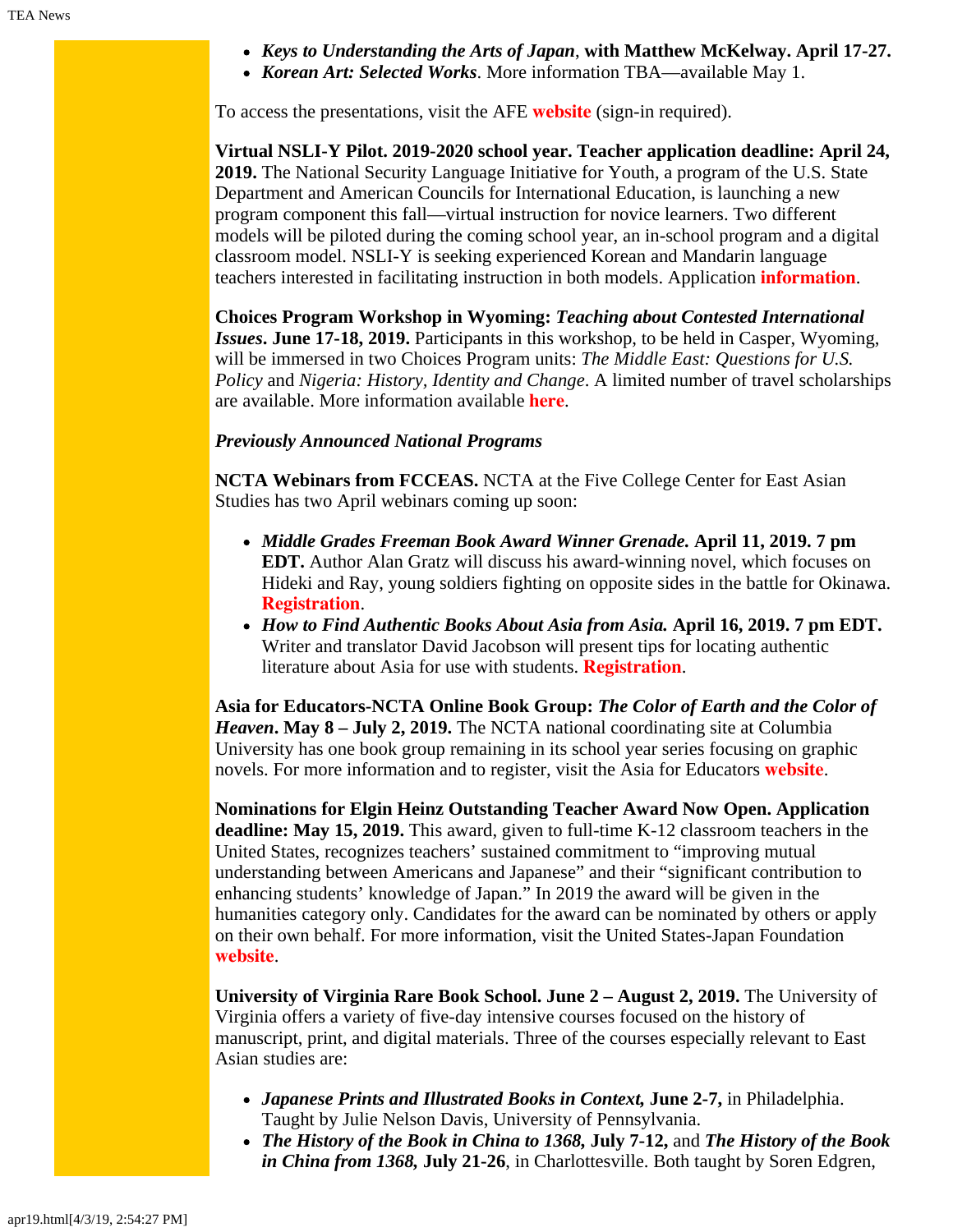Princeton University.

*The History of Books and Printing in Korea,* **July 28 – August 2**, in Cambridge, MA. Taught by Beth McKillop, Victoria and Albert Museum.

More information **[here](http://www.rarebookschool.org/)**.

**Mongolia Field School. July 29 – August 16, 2019. Application deadline: April 30, 2019.** The American Center for Mongolian Studies offers this field research program for people interested in Mongolia's unique history, culture, and contemporary issues. Participants can concentrate on one of three topics: public archeology, migration studies, and renewable energy. Costs are \$2900 tuition plus travel to and from Ulaanbaatar. Scholarships are available. For more information, visit the ACMS **[website](https://www.mongoliacenter.org/acms-mongolia-field-school-2019/)**.

# **Colorado Programs**

**TEA Teacher Resource Give-away. April 25, 2019, 4-6 pm, and April 26, 2019, 9-11 am.** TEA and the Center for Asian Studies will be moving to a smaller space in the fall. Our loss is your gain! Enter the give-away with a \$5 donation to TEA and leave with as many Asia-related books, curriculum materials, and artifacts as you can carry in one shopping bag (\$5 each for additional bags). Bring your own bag. **[Details](https://www.colorado.edu/ptea/node/711/attachment)**.

**TEA Yard Sale, May 4, 2019, 8 am-noon.** Asian artwork, posters, craft supplies, instructional artifact trunk contents—including some antiques, collector's items, vintage traditional clothing (kimono, Mao suits, elementary school uniforms) will be sold at the TEA yard sale in Boulder. **[Details](https://www.colorado.edu/ptea/node/711/attachment)**.

**Educator's Day at Denver Pop Culture Con. May 31, 2019. Application deadline: May 15, 2019.** Educators will have the opportunity to share ideas, build new skills, and discover how to implement pop culture-based education in their classrooms. The event is free and will be held at the Colorado Convention Center. **[Application](https://denverpopculturecon.com/show-info/applications/)**.

**Artist Reception and Gallery Talk: Barbara Takenaga. May 17, 6-8 pm.** Abstract painter Barbara Takenaga will discuss her art and the influence of her Japanese heritage. The event, sponsored by the Sakura Foundation, will be held at the Robischon Gallery (1740 Wazee St., Denver); RSVPs are strongly recommended. A donation of \$10 per person is requested. RSVP **[here](https://www.eventbrite.com/e/reception-and-gallery-talk-featuring-artist-barbara-takenaga-tickets-58820771511)**.

# <span id="page-2-0"></span>**NCTA State and Local Programs**

**NCTA Alabama Summer Seminar:** *Teaching about Asia***. June 17-21, 2019. Registration deadline: April 18, 2019.** This one-week seminar will be held on the campus of the University of Alabama-Birmingham. The focus will be integrating East Asia in the curriculum for K-12 and preservice teachers of art, literature, world history, geography, and STEM. More information and registration **[here](https://www.ucis.pitt.edu/ncta/seminar-site-states/alabama)**.

**NCTA West Virginia Seminar:** *Appalachia and Asia: Incorporating Asian Studies in the West Virginia Classroom.* **September 9 – November 19, 2019. Application**